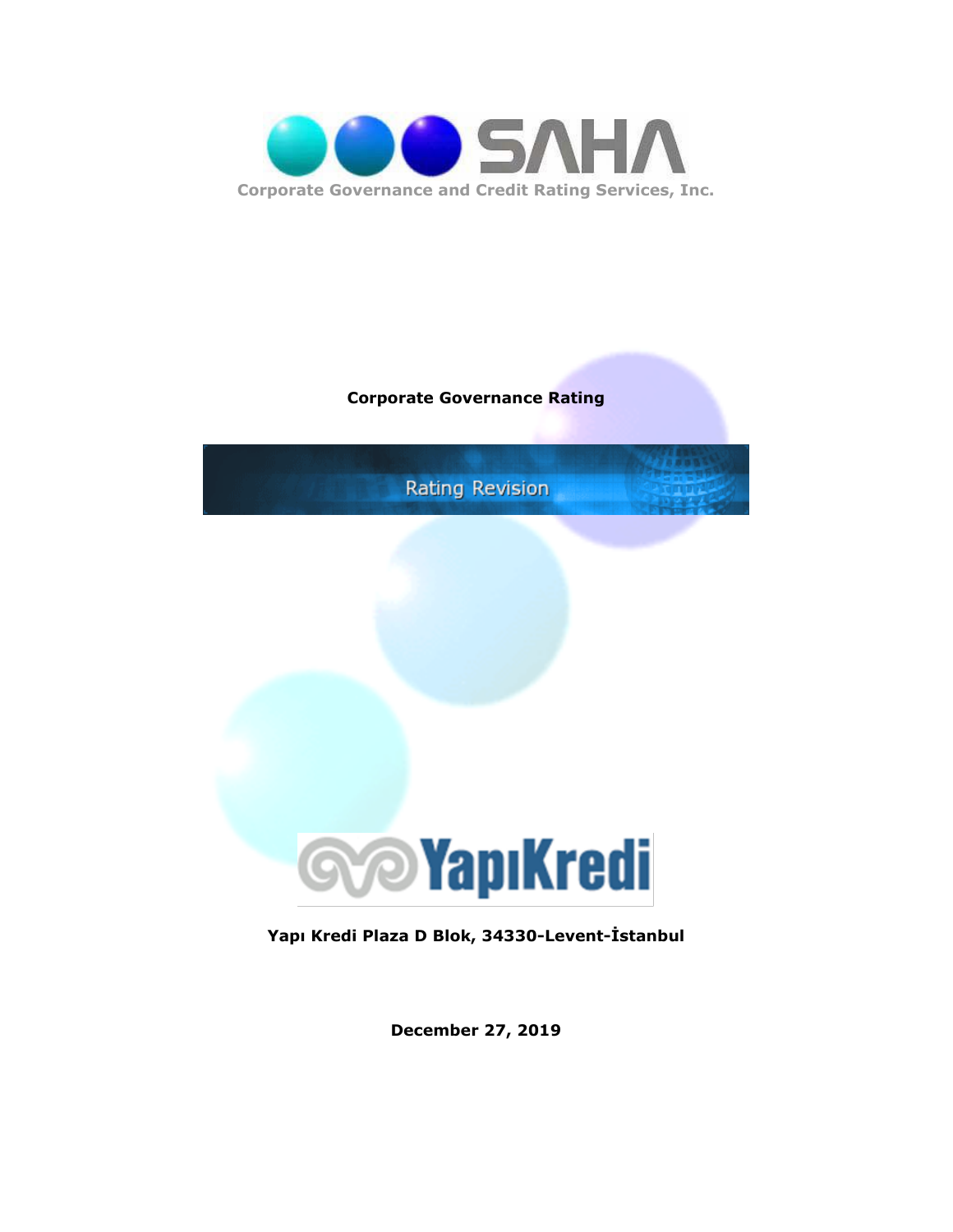## **CONTENTS**

| Rating Revision      |  |  |  |  | 3              |
|----------------------|--|--|--|--|----------------|
| Rating Methodology . |  |  |  |  | 5              |
| Rating Definitions   |  |  |  |  | $\overline{7}$ |
| Disclaimer           |  |  |  |  | 8              |
|                      |  |  |  |  |                |
|                      |  |  |  |  |                |
|                      |  |  |  |  |                |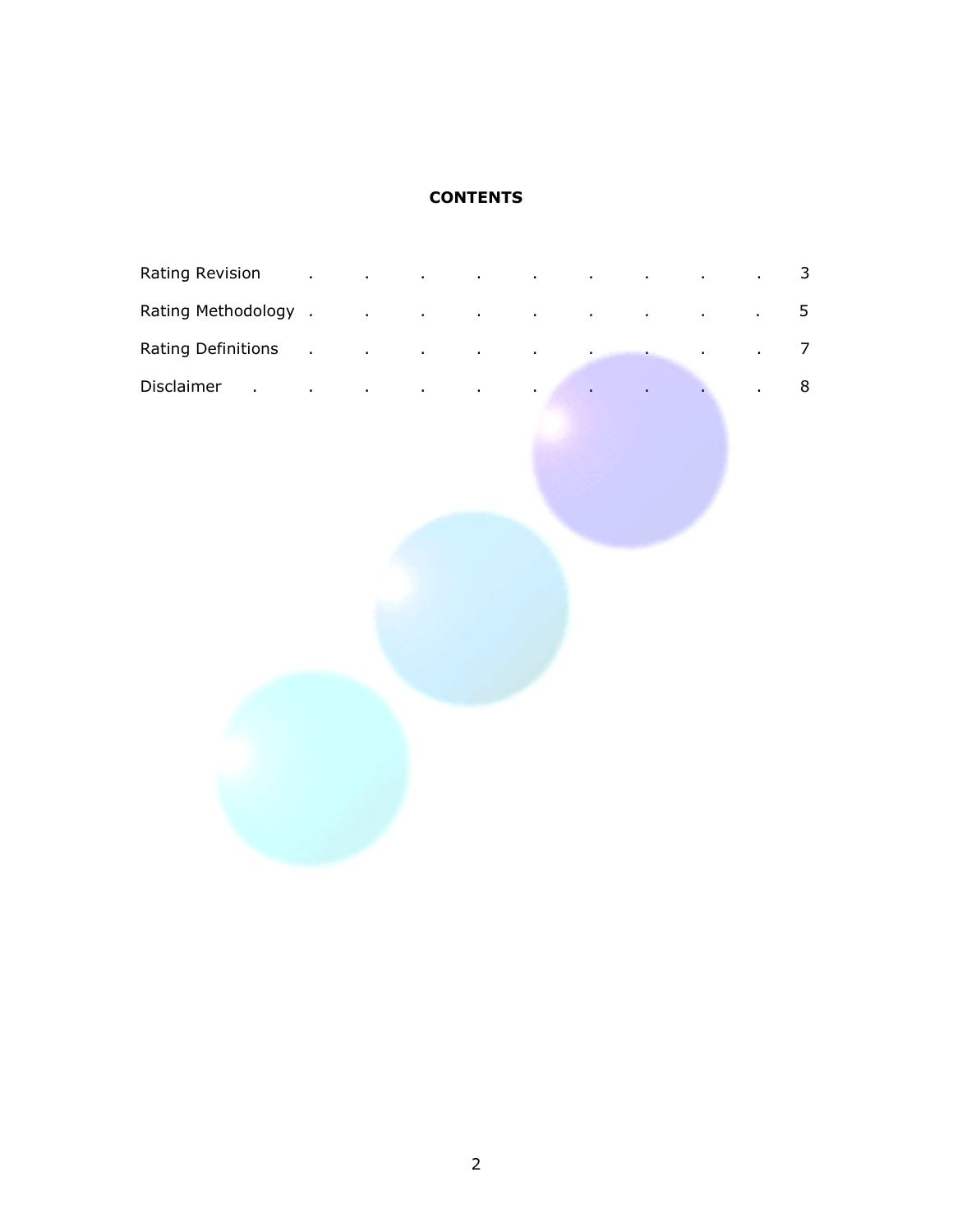#### **Corporate Governance Rating**



# **RATING REVISION**

Yapı ve Kredi Bankası A.Ş. (Yapı Kredi) previous Corporate Governance Rating of 9.58 dated December 28, 2018, is hereby revised as **9.62**. SAHA"s rating methodology is based on the Capital Markets Board"s (CMB) "Corporate Governance Principles" released on January of 2014.

0 10 20 30 40

50 60

70

80 -90 100

Furthermore, SAHA publishes (annually) the World Corporate Governance Index (WCGI) which ranks countries in terms of their level of compliance with corporate governance principles as well as their germane institutions, rules, codes, and regulations together with international standards and indices which evaluate countries in a vast array of areas such as transparency, corruption, ease of doing business, etc. Yapı Kredi is analysed as a Turkish company and Turkey takes place at the top classification of the WCGI which is Group 1. Details of the World Corporate Governance Index (WCGI) published by SAHA on October 8, 2019 can be accessed at [http://www.saharating.com.](http://www.saharating.com/)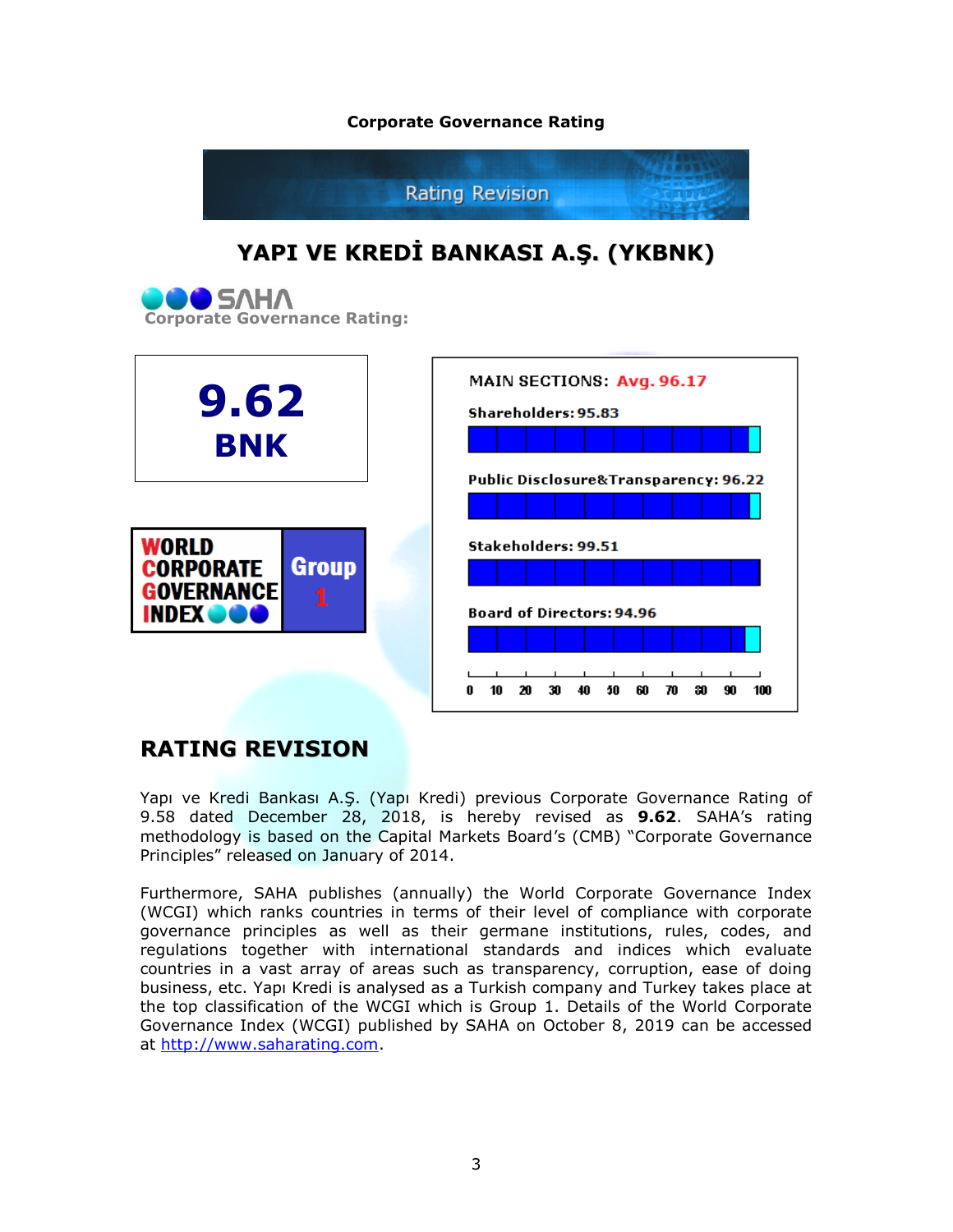The factors affecting the current year's rating revision are given below:

- Adopting to the new Corporate Governance Compliance Reporting Process which was effectuated with the Capital Markets Board's decision, dated 10.01.2019 and numbered 2/49,
- The assessment of the current corporate governance practices of Yapı Kredi in accordance with the revised methodology of SAHA (page 5-6),

The sub-section ratings are confirmed as follows:

| <b>Sub Sections</b>                       | <b>Weight Rating</b> |       |
|-------------------------------------------|----------------------|-------|
| <b>Shareholders</b>                       | 25%                  | 95.83 |
| <b>Public Disclosure and Transparency</b> | 25%                  | 96.22 |
| <b>Stakeholders</b>                       | 15%                  | 99.51 |
| <b>Board of Directors</b>                 | 35%                  | 94.96 |
| Total                                     |                      | 96.17 |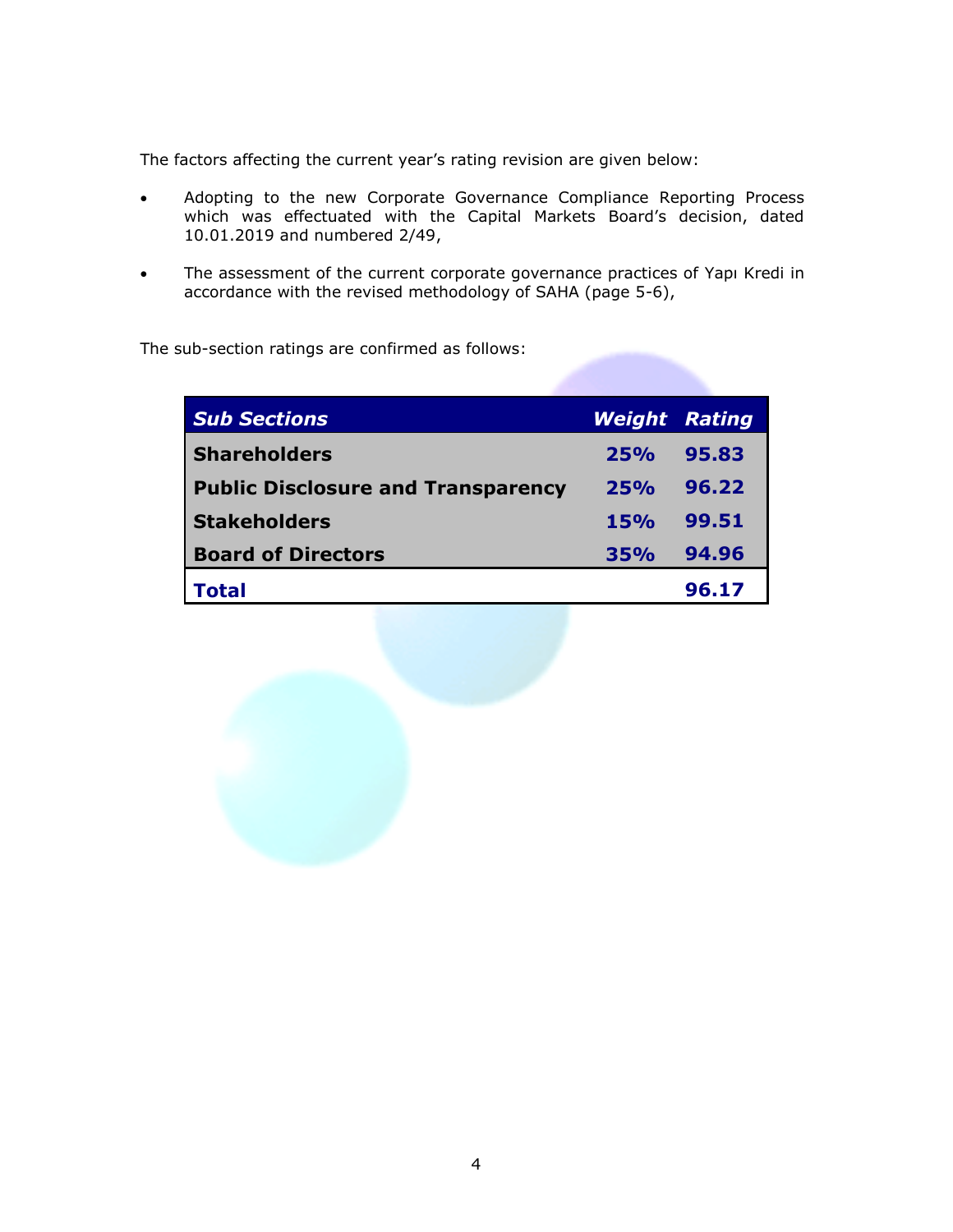

SAHA"s methodology for rating the degree of compliance with the Principles of Corporate Governance is based upon the CMB"s Corporate Governance Principles published on January 2014.

The CMB based these principles on the leading work of the Global Corporate Governance Forum (GCGF), which has been established in cooperation with the World Bank and the Organization of Economic Cooperation and Development (OECD). After having incorporated the views and opinions of experts and representatives from the CMB, the Istanbul Stock Exchange, the Turkish Corporate Governance Forum, academicians, private sector representatives as well as various professional organizations and NGOs, the Principles were adopted to reflect the national characteristics and conditions.

Within the Principles, "comply or explain" approach is valid. Some of these Principles are mere recommendations and their implementation thereof is optional. However, the explanation concerning the implementation status of the Principles, if not detailed reasoning thereof, conflicts arising from inadequate implementation of these Principles, and explanation on whether there is a plan for change in the company"s governance practices in the future should all be included in the annual report and disclosed to public.

The Principles consist of four main sections: shareholders, public disclosure and transparency, stakeholders and board of directors.

On the foundation of these Principles, SAHA Corporate Governance Rating methodology features over 330 code criteria. During the rating process, each criterion is evaluated on the basis of information provided by the company officials and disclosed publicly. Some of these criteria can be evaluated by a simple YES/NO answer; others require more detailed analysis and examination.

SAHA assigns ratings between 1 (weakest) and 10 (strongest). In order to obtain the maximum rating of 10, a company should be in full and perfect compliance with the Principles (see Rating Definitions).

In compliance with the CMB's directive and to reach an overall Corporate Governance Rating, SAHA allocates the following weights to the four main sections of the Principles:

Shareholders:**25%** Disclosure and Transparency: **25%** Stakeholders: **15%** Board of Directors: **35%**

To determine the final overall rating, SAHA utilizes its proprietary methodology which consists of subsection weightings and weightings for the criteria there under. A separate rating is assigned to each one of the main sections as well.

#### **METHODOLOGY AMENDMENT**

Just like any other methodology, the Corporate Governance Rating methodology applied by SAHA bears a dynamic feature that is expected to respond to increasing experience and needs over time. With this understanding, we review our methodology in each rating process and highlight the possibilities for improvement.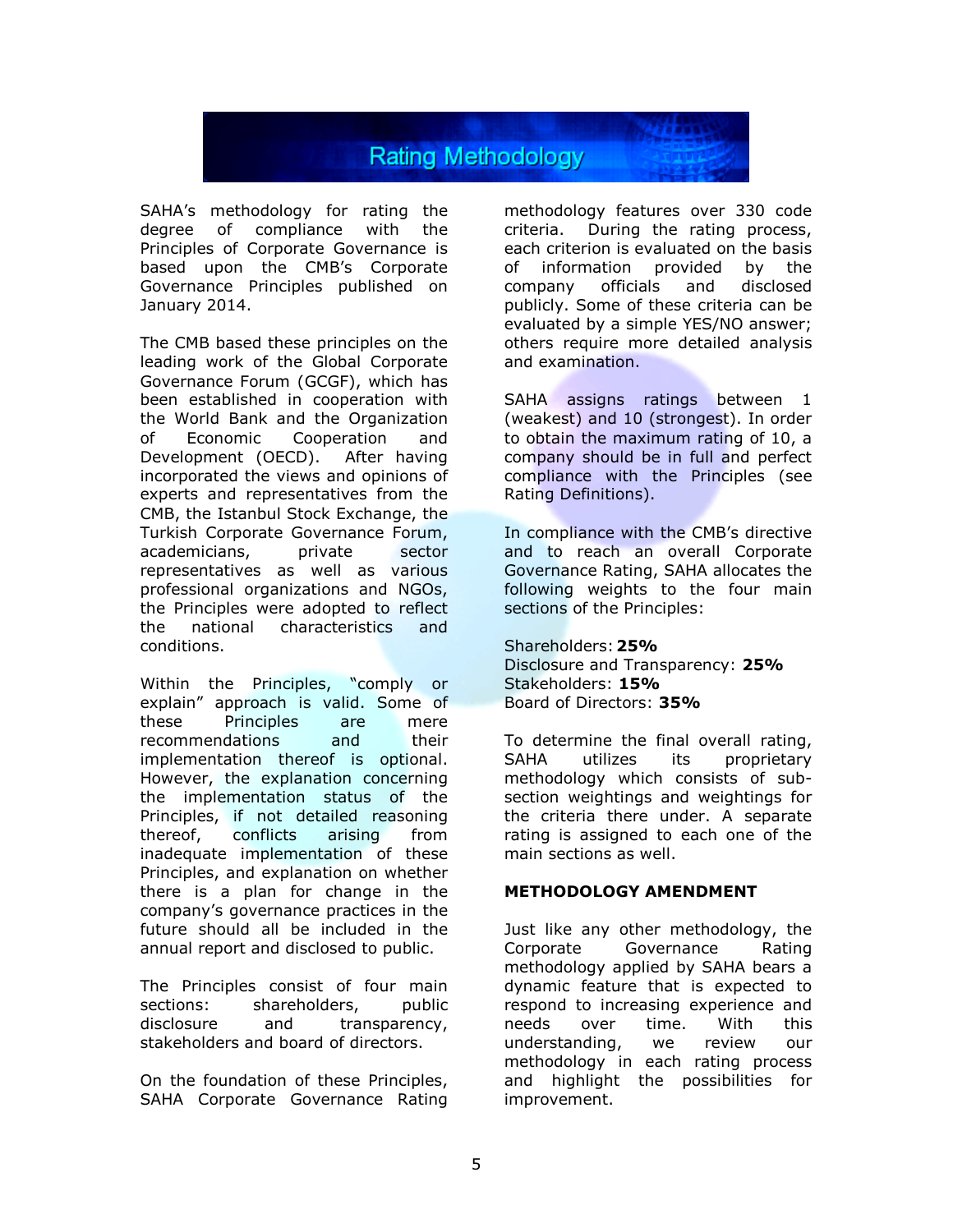Regarding the content of the methodology; due to changes in the legislation and changes dictated by our rating experience, and in order to eliminate potential ambiguities, periodic revisions and updates in the rating methodology are necessary. These revisions are made by sortation of existing bundled questions and/or addition of new questions. These fortification, correction and additions do not affect the weightings of our methodology"s four main sections and their subsections. Only third and later tier subsections are minimally affected.

Pursuant to the Capital Markets Board"s (the "CMB") Decision dated January 10, 2019 and numbered 2/49, publicly traded companies are now required to use the templates of the Corporate Governance Compliance Report (CRF) and Corporate Governance Information Form (CGIF) through the Public Disclosure Platform (PDP) to inform the public about their corporate governance practices.

However, in 2019, listed companies have been granted a transition period and are free to prepare compliance reports in accordance with the previous and/or the new format. Only the new format will be used as of next year. This recent application is added to our methodology.

Furthermore, assessment of voting and nomination privileges under the voting rights heading of our methodology without fail and in each case separately as well as the everincreasing importance of risk management organization and the coordination and supervision of these risks by the early detection of risk committee established within the board of directors have become crucial. In addition, taking into account the principles updated by the OECD in 2015, the issue of "more clear and functional objectives' adopted by the

Board of Directors have been added to our methodology.

Although our methodologies for public and private companies, public and private banks, public and private nonbank financial institutions have changed accordingly, CRF and CGIF forms are not taken into account for the non-public companies.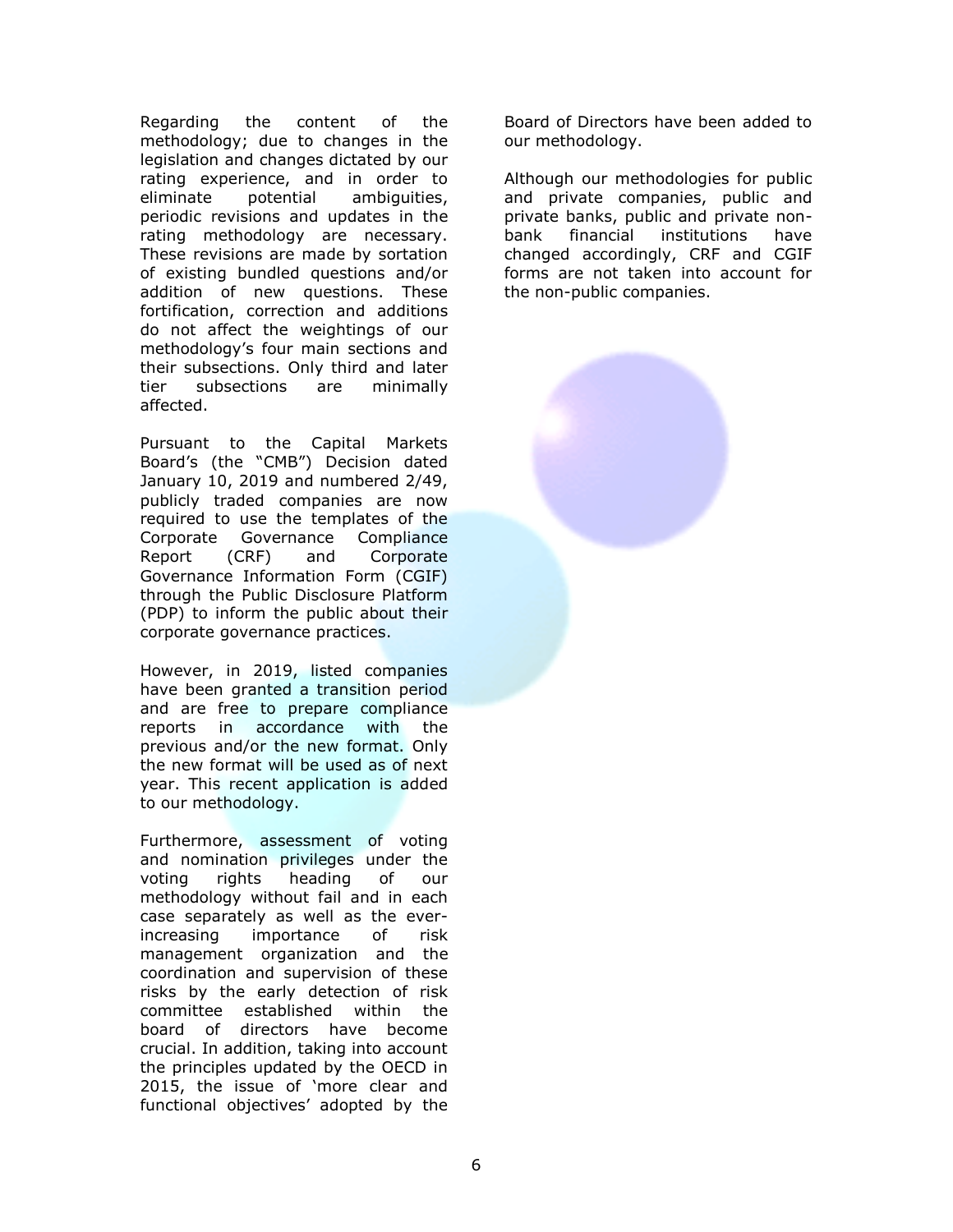# Rating Definitions

| Rating   | <b>Definition</b>                                                                                                                                                                                                                                                                                                                                                                                                                                                                                                     |
|----------|-----------------------------------------------------------------------------------------------------------------------------------------------------------------------------------------------------------------------------------------------------------------------------------------------------------------------------------------------------------------------------------------------------------------------------------------------------------------------------------------------------------------------|
| $9 - 10$ | The company performs very good in terms of Capital Markets Board's<br>corporate governance principles. It has, to varying degrees, identified and<br>actively managed all significant corporate governance risks through<br>comprehensive internal controls and management systems.<br>The<br>company's performance is considered to represent best practice, and it had<br>almost no deficiencies in any of the areas rated. Deserved to be included in<br>the BIST Corporate Governance Index on the highest level. |
| $7 - 8$  | The company performs good in terms of Capital Markets Board's corporate<br>governance principles. It has, to varying degrees, identified all its material<br>corporate governance risks and is actively managing the majority of them<br>through internal controls and management systems. During the rating<br>process, minor deficiencies were found in one or two of the areas rated.<br>Deserved to be included in the BIST Corporate Governance Index.                                                           |
| 6        | The company performs fair in terms of Capital Markets Board's corporate<br>governance principles. It has, to varying degrees, identified the majority<br>of its material corporate governance risks and is beginning to actively<br>manage them. Management accountability is considered in accordance<br>with national standards but may be lagging behind international best<br>practice. During the ratings process, minor deficiencies were identified in<br>more than two of the areas rated.                    |
| $4 - 5$  | The company performs weakly as a result of poor corporate governance<br>policies and practices. The company has, to varying degrees, identified its<br>minimum obligations but does not demonstrate an effective, integrated<br>system of controls for managing related risks. Assurance mechanisms are<br>weak. The rating has identified significant deficiencies in a number (but<br>not the majority) of areas rated.                                                                                             |
| <4       | The company performs very weakly and its corporate governance policies<br>and practices are overall very poor. The company shows limited<br>awareness of corporate governance risks, and internal controls are almost<br>non-existent. Significant deficiencies are apparent in the majority of areas<br>rated and have led to significant material loss and investor concern.                                                                                                                                        |